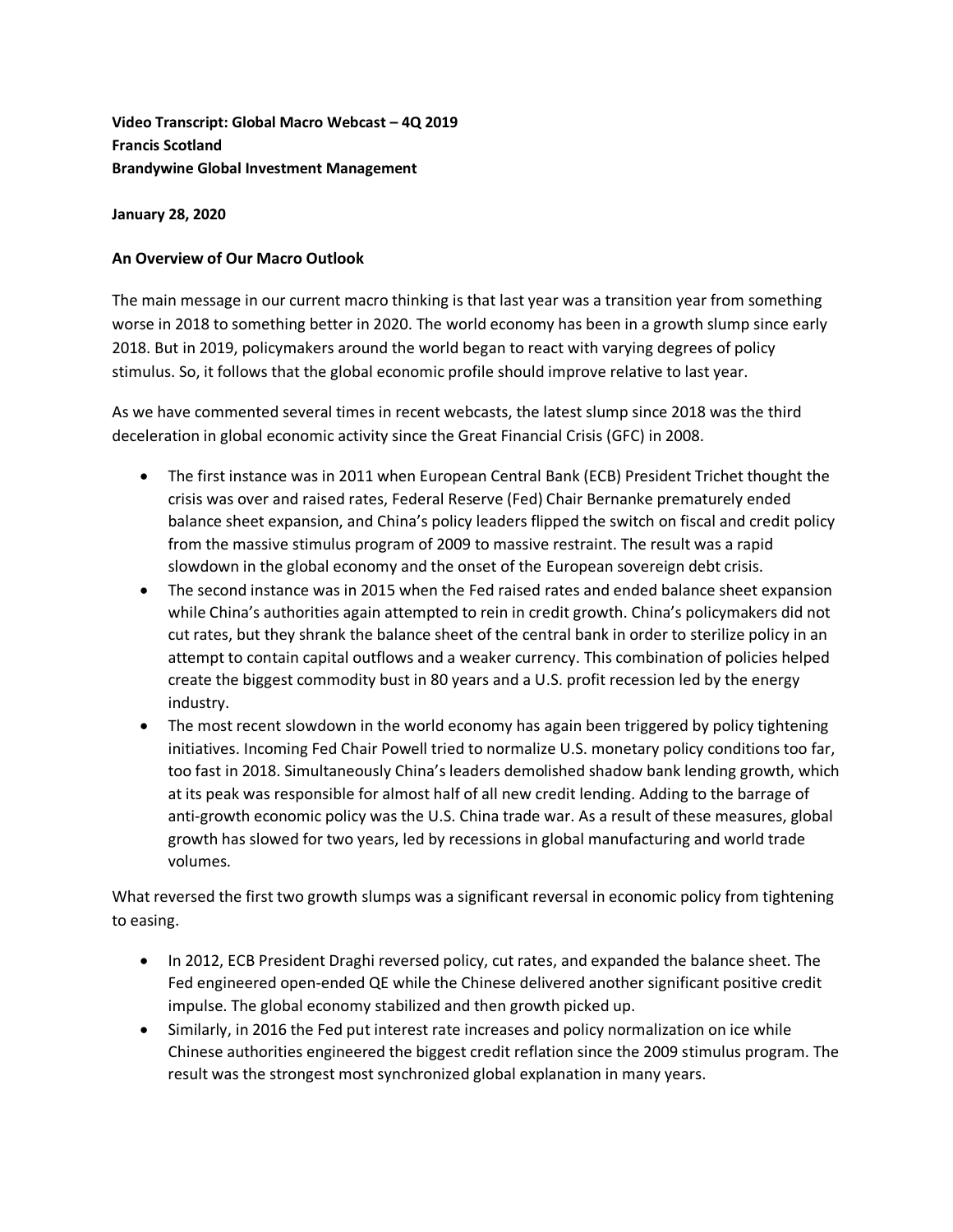• And now again for the third time, in 2019 policymakers have flipped the switch in the other direction and started to stimulate. Time lags are long and variable, but it is ironic that business and investor surveys continue to flag recession as a major worry for 2020. History is quite clear in suggesting that the information risk lies in the other direction. Global growth will be better 12-18 months from now, possibly significantly.

## **Policy Should Serve as a Tailwind in 2020**

The cumulative buildup of stimulus over the course of the last 12 months in addition to autocorrecting market mechanisms, while unusual compared with the previous two cycles, is substantial and significant.

First, the Fed did a major U-turn in policy last year. Instead of raising rates as it was warning all through 2018, it cut rates three times and has reflated the balance sheet. By the time it is done, it could be close to its previous peak. There is much debate over whether this is the same as quantitative easing. This misses the bigger picture: the Fed is giving cash to the system instead of draining it. In addition, Fed Chair Powell has declared a high bar for raising rates anytime soon based on a more symmetric approach to its inflation target. The ECB has resumed balance sheet expansion while the Bank of Japan never stopped, so the combined balance sheets of the world's major central banks are once again expanding instead of contracting as it did in 2018 and early 2019.

Second, the Chinese authorities have attacked its slowdown with a barrage of measures aimed at curbing the slump without re-gearing the economy. The overall credit impulse falls short of what we saw in 2012 and 2016, but the correlation with global growth measures like the PMI is impressive.

Third, the Phase I trade deal was announced January 15, deescalating trade tensions. With the U.S. only exporting \$130 billion to China currently, the addition of another \$200 billion in only two years sounds unrealistic without China shifting import allocations from other countries. Still the agreement dials back the risk of a recession that might have happened if the trade war had escalated any further, and it is a pretty big positive boost to the U.S.

Fourth, one of the most unusual features of the currency policy stimulus has been the slide in the policy rates from emerging countries, in spite of what have been weak currencies most of the last two years up until August. The weakness in world inflation seems to have broken the inflation pass-through effects from a weaker currency that might have previously caused policymakers in these economies to raise rates. Given the significance of these economies in the world economy, this source of stimulus could be very significant. Since the GFC, the emerging markets economic cycle has tended to front-run the economic cycle in the developed markets, and it seems to be happening once again.

Fifth, a consensus is developing for a shift to proactive fiscal policy. Europe is really the only major economic region with the latitude to use this on any scale and will be slow to implement, However, the push for a switch to more green technology in Europe seems more focused than elsewhere and could be accelerated with fiscal policy. But even in other countries, fiscal policy is in play in late 2019—Japan's cabinet approved a \$122 billion fiscal package to support growth in the economy.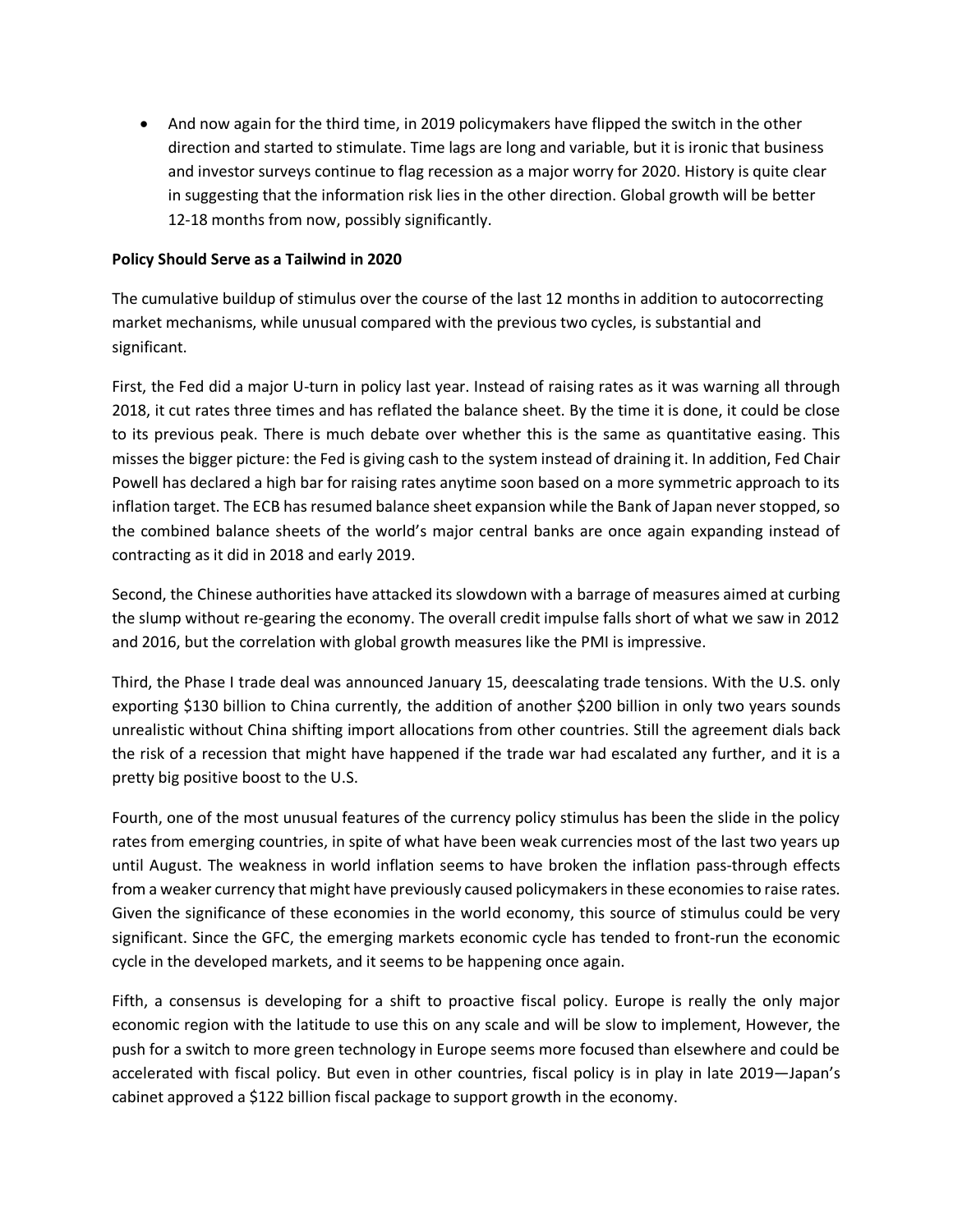Lastly there are the autocorrected market mechanisms themselves. Past weakness in oil prices historically has provided a big boost to global growth. In addition, the lagged effect from falling long-term interest rates is feeding through to interest-sensitive sectors, like house sales and starts, which are recovering in the U.S. Similarly, real estate prices in hot metropolitan areas of Canada and Australia are on the march once more as are real estate prices in the U.K., although that may have more to do with the resolution of Brexit uncertainty.

In our last webcast in October, we suggested that there was enough stimulus in the pipeline for the world economy to stabilize. Data since that time confirms our October views that a trough has been reached in the global cycle.

The real question for investors is the character of the expansion that follows this year. Will it be strong enough to steepen the U.S. yield curve or will it be more muted?

# **Contributing Factors to the Global Economic Recovery**

The characters of the improvement in growth we see for 2020 are pretty important for financial markets.

Obviously, a V-shaped rebound in the global PMI could be expected to lift bond yields higher, while a flat more drawn-out recovery in this measure of the global business cycle would imply the same for bond yields. The U.S. is significant because leading indicators for the rest of the world have already turned up. The U.S. is the only one still titled lower for the time based on the growth rate in the U.S. Leading Economic Index (LEI), which included the yield curve as one of its components.

Equity markets seem to be telegraphing a V-shaped bounce, at least for the U.S., based on the correlation between the U.S. stock-to-bond ratio and the Institute for Supply Management Index (ISM) index. Just looking at the nature of the ISM index itself, rebounds are never gradual, they are always pretty spiky. Similarly looking at the correlation between the ISM and U.S. real GDP growth, a rebound in the former usually leads to a rebound in the latter. Where would it come from? After a long, drawn-out downturn in manufacturing and trade, just inventory re-accumulation could give you a meaningful snapback.

Based on this configuration, it would not be a surprise to see U.S. growth bottom out below 2% early in the year before rebounding above 2.5% by the end of the year. Global growth could be a percent or more higher by the end of the year as well.

The risks attending that outlook are numerous. In addition to the myriad sources of geopolitical churn, domestic political risk is back in the U.S. with the upcoming election. The Democratic nomination process could be drawn out and inject a lot of uncertainty—possibly stalling any rebound. Similarly, any new attempts by the Chinese authorities to de-lever could result in a softer profile. The outbreak of the Wuhan coronavirus is another source of potential economic destabilization, which could keep things in check longer. Another 1918-like pandemic would be a major black swan—but just the fear of contagion could act to cool off any incipient strengthening in the cycle.

But among the economic risk factors, the main one is probably the dollar. A healthy rebound in global economic activity is not likely unless the dollar is flat to lower. Meaningful rebounds in the global economy